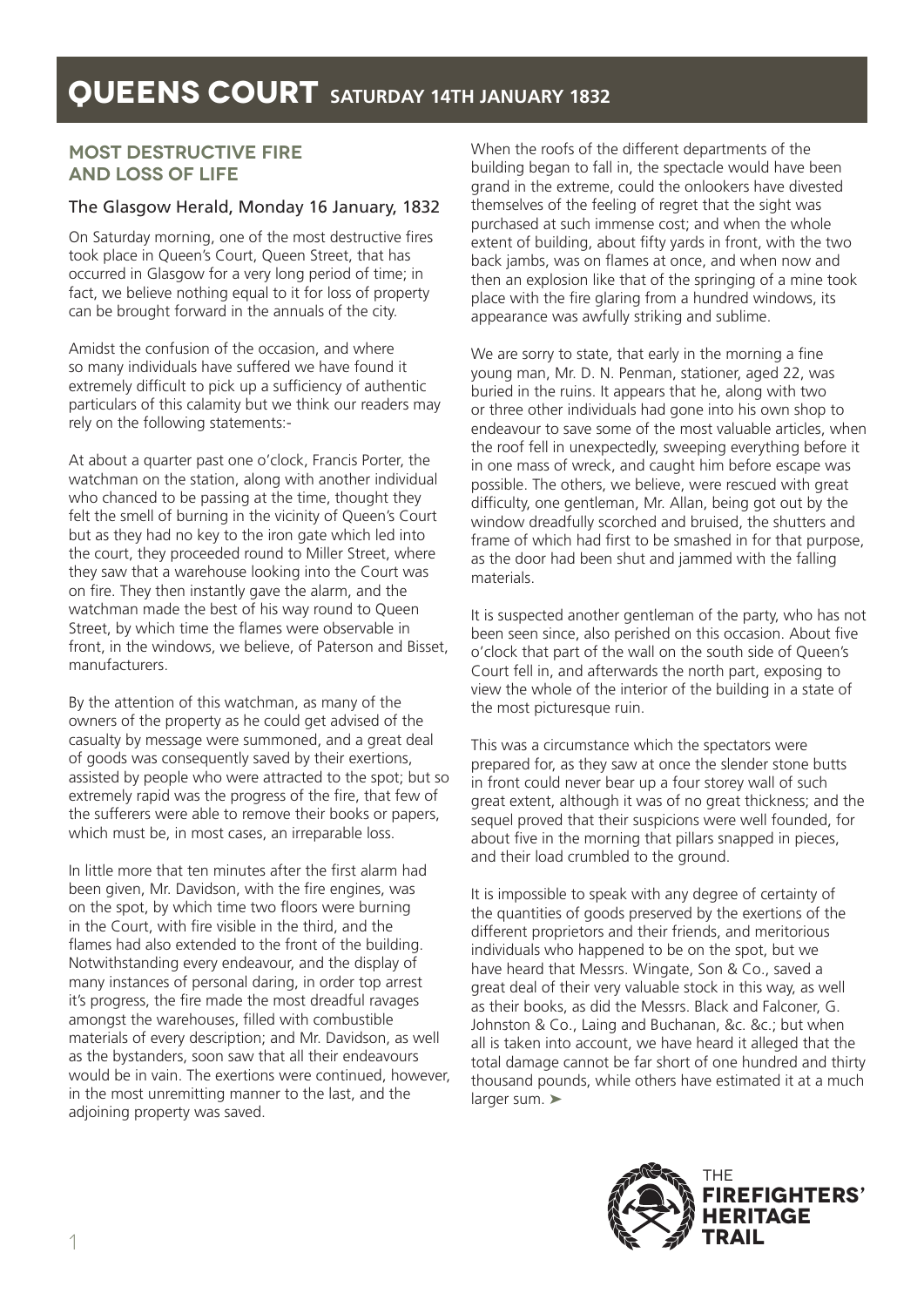# **QUEENS COURT** SATURDAY 14TH JANUARY 1832

We have since learned that Messrs. Laing and Buchanan saved their books, memorandums, and papers of all descriptions, along with a good deal of property, at very considerable hazard to those engaged. The loss of this company, we are glad to hear, is fully covered.

Amongst the Insurance Offices that will suffer most severely, we have heard the Scottish Union, the West of Scotland, the Sun, the Atlas, and the Caledonian, generally mentioned.

The following is a list of the individuals and companies whose premises have been burned, being everyone that the buildings contained:

In Queen Street

D. N. Penman & Co., stationers. William Slaughter, millinery shop. John Marks, hat manufacturer. Thomas & John Muir, clothiers. John Hutton, confectioner. G. Johnston, & Co., perfumers. William Watson, cloth merchant. James Carswell & Son, joiners, cabinet makers, and upholsters.

In Queen's Court

Jamieson & Thomson, pullicate and gingham manufacturers. Wingate, Son & Co., silk and shawl warehouse. John Robertson, sewed muslin manufacturer. James M'Dougall & Co., calico printers. Cochran & Brown, manufacturers. Paterson & Bisset, do. Black & Falconer, do. John Murdoch & Co., do. Henry Know, jun., do. Ellis, McCall & Co., do. Dykes M'Allister & Co., do Gowdies, Wilkinson & Bull, silk gauze manufacturers. Laurence M'Kenzie & Co., manufacturers. Laing & Buchanan, drysalters Francis Blaikie & Sons,merchants. Andrew M'Nair, commission agent.

We are also sorry to say that about nine o'clock in the morning, one of the firemen, James Bruce, who was a very active hand, fell from a considerable height off a ladder, and shocking to relate, alighted on the spikes of the iron railing below, which entered his lungs about three inches.

It is needless to observe that this poor man died soon after. He has left a wife and seven children to lament his fate; but we hope, even amidst so much loss, the silent claims of the widow and the orphans of this poor man, who did his duty so well, will not be forgotten.

It is impossible to enumerate all the individuals who were active on this occasion in their endeavours to preserve life and property; we had many of them in our eye, but we are sure they would not desire to be put prominently forward, even in such good work.

On Saturday, some reports prejudicial to the character of the fire department, and reflecting on Mr. Davidson's conduct, were industriously circulated by some individuals, who, it was alleged, had not been present during the night. From anything we saw the charges are vexatious and groundless, there is little doubt however the whole matter will be fully investigated. We heard it noticed as a particular fault, that the engines were removed from the front of the building in Queen Street for nearly two hours, when they might have been of service in stopping the progress of the fire there; while on the other hand it was alleged, most strenuously, that they could have done no good whatever in that quarter, and were most judicionaly employed in saving the adjoining properties of Bailie M'Lennan, Messrs. Stirling, Gordon & Co., &c. &c.

In the early part of the morning an immense pile of goods which had been thrown from the windows all around into the court unfortunately caught fire, and were also reduced to a heap of ashes, and created much alarm to those engaged in the Buildings, as it was only through the Court they could make their escape.

During the progress of the fire, and when raging and cracking with furious grandeur along the whole line of building, many peculiarly striking occurrences took place. When some of the upper flats sunk down on the shops below, a black cloud, mixed with fire, would be thrown out across the whole of the street in front as if impelled from the mouth of a cannon, to the great astonishment and confusion of the bystanders

As we have said before, it is believed no casualty of equal magnitude has taken place in the history of this city, but we must confine this remark to the present and last century, as in the years 1652 and 1677 there were dreadful conflagrations, as fully narrated in Dr. Cleland's Annals. ➤

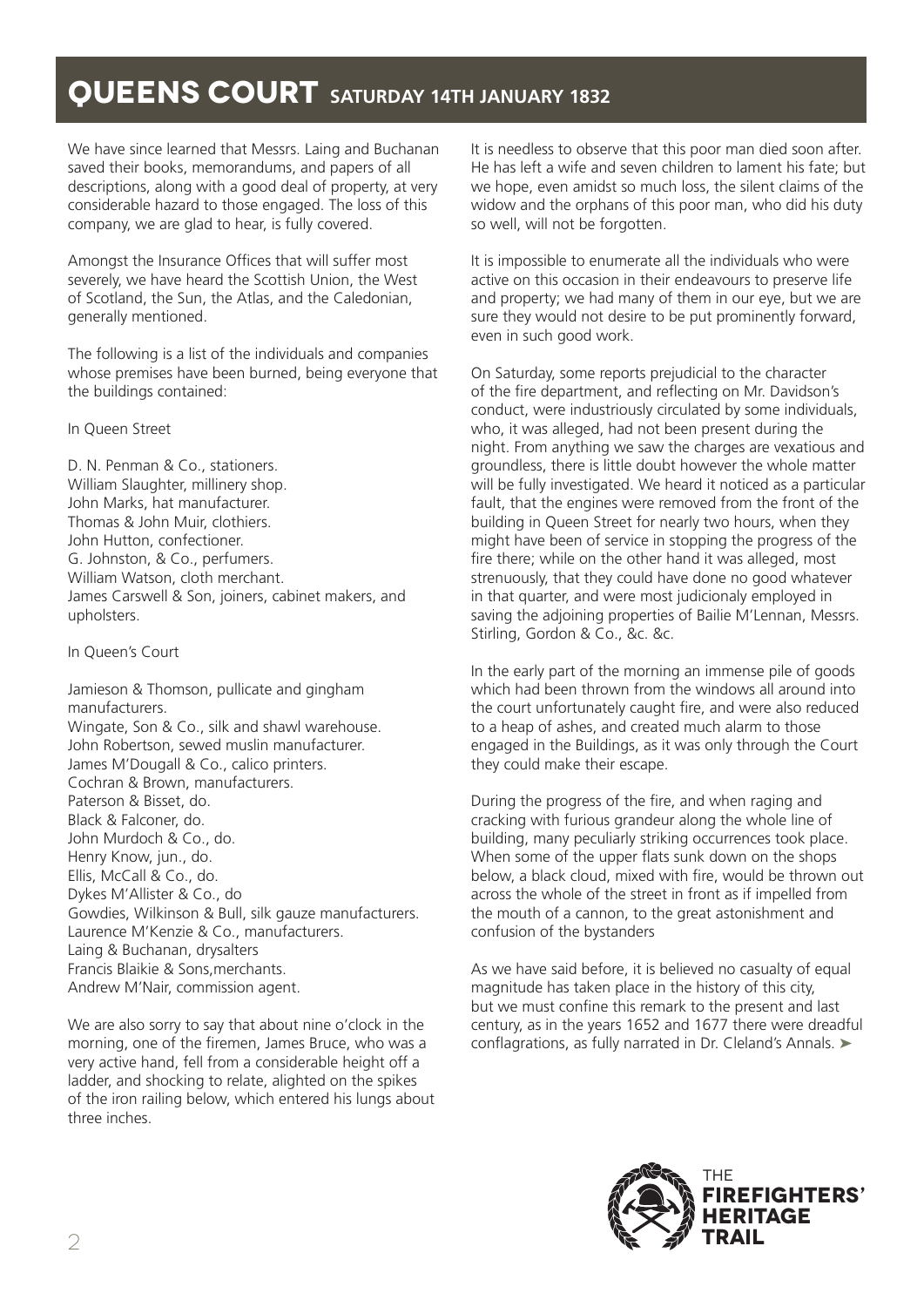# **QUEENS COURT** SATURDAY 14TH JANUARY 1832

The Lord Provost, Bailie Smith, and the Commissioners of Police, along with the officers, were active in preserving order, and protecting property. It has been remarked as a strange coincidence that although this was as large and alarming fire as had ever been seen in Glasgow, comparatively few spectators were present during the night and many of the sufferers by the calamity never heard of it till next morning when they saw the place in ruins. Large sums of money and bills were lost in some of the safes which were built in the wall, the contents of which were seen blazing in all directions when their iron doors became red hot; and yesterday considerable sums were offered to the firemen to endeavour to save money and papers in particular safes which were then standing in the walls, and supposed to be uninjured.

One of the firemen who had received a guinea for picking up some valuables amongst the rubbish generously gave it to the widow and family of poor Bruce, who was killed the day before. From all we heard and saw on this occasion we imagine it to be a bad plan to build these safes in walls. They are much more likely to be preserved by falling amongst the rubbish than by being stuck up in the wall, exposed to all the heat that may be going.

About four o'clock on Saturday morning a large piece of the north wall fell in, which knocked down part of the wall and roof of Baillie M'Lellan's work, while that gentleman, Mr. Davidson and others were at work; but they escaped unhurt, almost by miracle with the exception of William M'Vey, one of the firemen, who was so severely injured that there is little hope of his recovery.

About two o'clock yesterday (Sunday) morning the north gable of the building fell down with a great crash, but no person was hurt and labourers were afterwards engaged during the day in having the dangerous ruins levelled to the ground. The falling of the south wall in the forenoon was an appalling but grand spectacle; it came slowly over into the ruins, as if it had been one solid piece of stone, to the great terror of the bystanders, although far out of its reach.

Amidst the many instances of generous conduct displayed during the morning, we cannot omit to mention the conduct of Convener M'Lennan, in one instance at least. When that gentleman got the first alarm of the fire about one o'clock, he instantly recollected the danger the valuable warehouse of the Messrs. Wingate was in; and having got some of his workmen, with the coachwork ladder, and their sledge hammers, he entered their premises by window, and proceeded to the counting house, where they broke open the safe door and got out

the books and papers, which the Convener lodged safely in the hands of a trusty person near the spot.

He then established a regular train of conveyance for the fine goods, which would have been easily damaged by want of care. As we have already noticed, a great part of them was in consequence saved. – Mr. Thos. Aitkinson, bookseller, was also extremely active.

#### FURTHER PARTICULARS

The premises in which the fire took place consisted of one range of buildings, about 140 feet long by 40 feet wide, fronting Queen Street, from which proceeded backwards two extensive wings, of perhaps 80 feet in length each by 40 or 50 in width. The staircases to the whole buildings were two in number, and situated at the point of junction between these back wings and the front building facing Queen Street. It was apparently in the warehouses on the third story from the ground entering from the south-most of these staircases, that the fire originated, and to this point the energy of the fire establishment was collectively applied.

The pipes from three engines were led up this southern staircase, and plied for two hours and a half, but without effect, in subduing the progress of the flames. The southern division of the property, to the two upper flats of which the fire had hitherto been confined was now, in defiance of the quantity of water poured into it from the top of the staircase, irrecoverably in possession of the flames; and the mass of burning material descending through the floors, speedily enveloped that division of the building in ruin.

This being the situation of the southern compartment, Mr. Davidson's attention was next directed to the opposite staircase which gave access to the northern part of the tenement; but so awfully rapid was the progress of the fire, from the immense quantity of timber used in the construction of the building, and there being only one central gable in the whole length, perforated with various doors, which acted as flues, that, by the time the pipes had been removed from the southern division to the northern staircase, the fire had passed over and through the doors of the central gable, and had, beyond the possibility of human exertion, seized upon the northern compartment. Every effort was then made to extinguish the hold that had been got by the flames on this part of the building, but so numerous were the inlets to communicate the fire, that every effort to subdue it was speedily baffled. ►